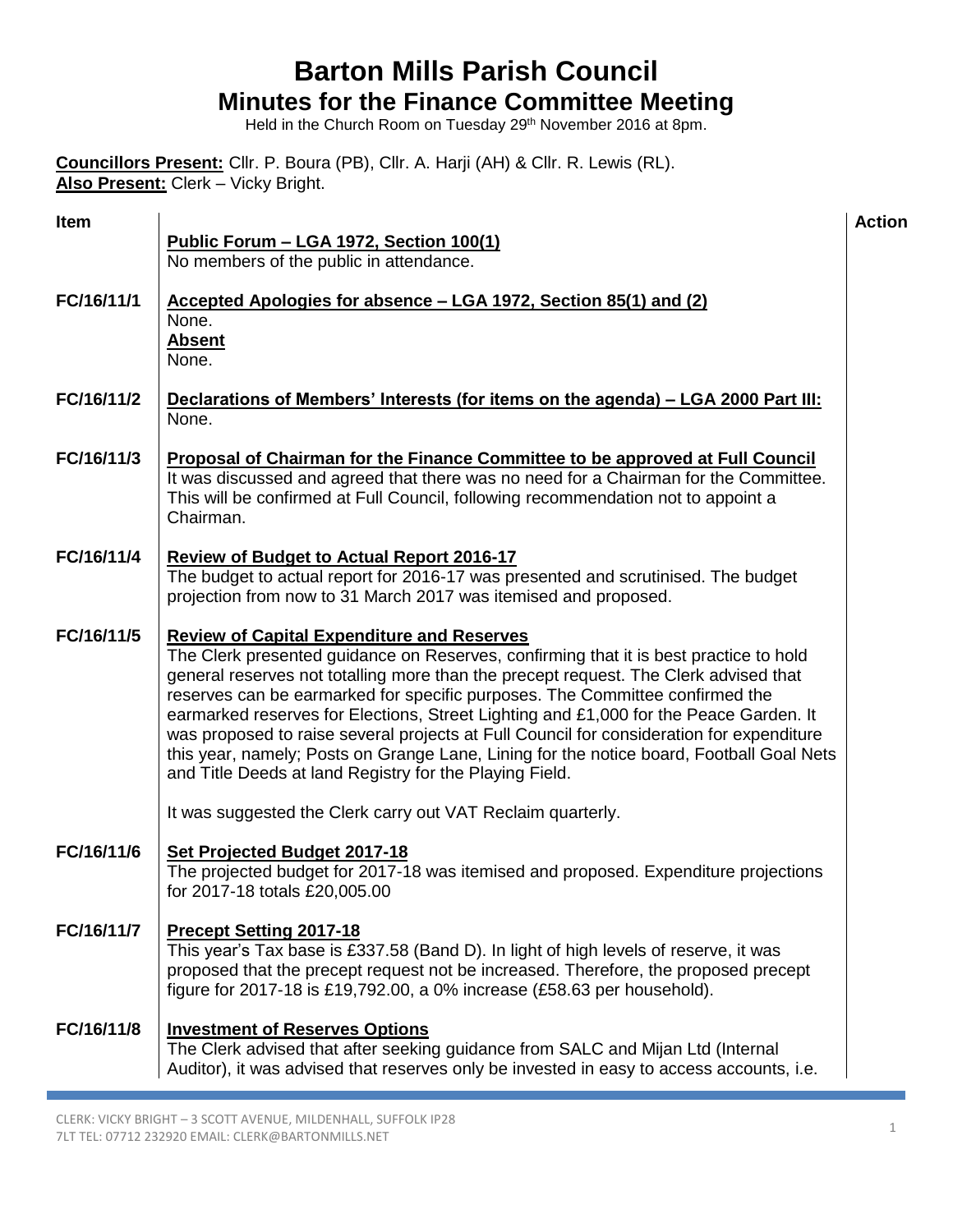### **Barton Mills Parish Council**

Savings Accounts. Reserves should ideally not be invested in Property or Shares. The Clerk advised she would look at High Interest Savings accounts, with no fees and report to Full Council.

### **FC/16/11/9 Review of DRAFT Financial Regulations for Adoption at Full Council** The Financial Regulations were reviewed. It was proposed that the level for the

requirement to obtain 3 quotes be changed from £100 to £250.

The MFR January 2016 updates (MFR 1.6, 6.4 & 11) were also incorporated within the draft regulations.

**FC/16/11/10 Review of Effectiveness of Internal Audit 2016-17 for Adoption at Full Council** The internal audit procedure was reviewed and it was agreed that the current Internal Auditor, Ayentee Accounting met the required standards and was effective. Therefore, it was agreed that Ayentee Accounting continue as the internal audit for 2016-17.

### **FC/16/11/11 Review of Financial Risk Assessment 2016-17 for Adoption at Full Council**

The Clerk presented a Financial Risk Assessment for 2016-17. The Committee scrutinised and agreed the risk assessment was adequate.

#### **FC/16/11/12 Procedure for authorising Routine Maintenance**

The Clerk confirmed that the "Clerk shall have delegated authority to authorise the payment of items only in the following circumstances:

- a) If a payment is necessary to avoid a charge to interest under the Late Payment of Commercial Debts (Interest) Act 1998, and the due date for payment is before the next scheduled Meeting of council, where the Clerk and RFO certify that there is no dispute or other reason to delay payment, provided that a list of such payments shall be submitted to the next appropriate meeting of council.
- b) An expenditure item authorised under 5.6 below (continuing contracts and obligations) provided that a list of such payments shall be submitted to the next appropriate meeting of council;
- c) fund transfers within the councils banking arrangements up to the sum of [£10,000], provided that a list of such payments shall be submitted to the next appropriate meeting of council
- or; In cases of extreme risk to the delivery of council services, the clerk may authorise revenue expenditure on behalf of the council which in the clerk's judgement it is necessary to carry out. Such expenditure includes repair, replacement or other work, whether or not there is any budgetary provision for the expenditure, subject to a limit of £500. The Clerk shall report such action to the chairman as soon as possible and to the council as soon as practicable thereafter. Such authority is to be evidenced by a minute and by an authorisation slip duly signed by the Clerk, and where necessary also by the appropriate Chairman."

It was suggested that in cases where small routine maintenance needed authorising in between meetings then the level for the requirement to obtain 3 quotes be changed from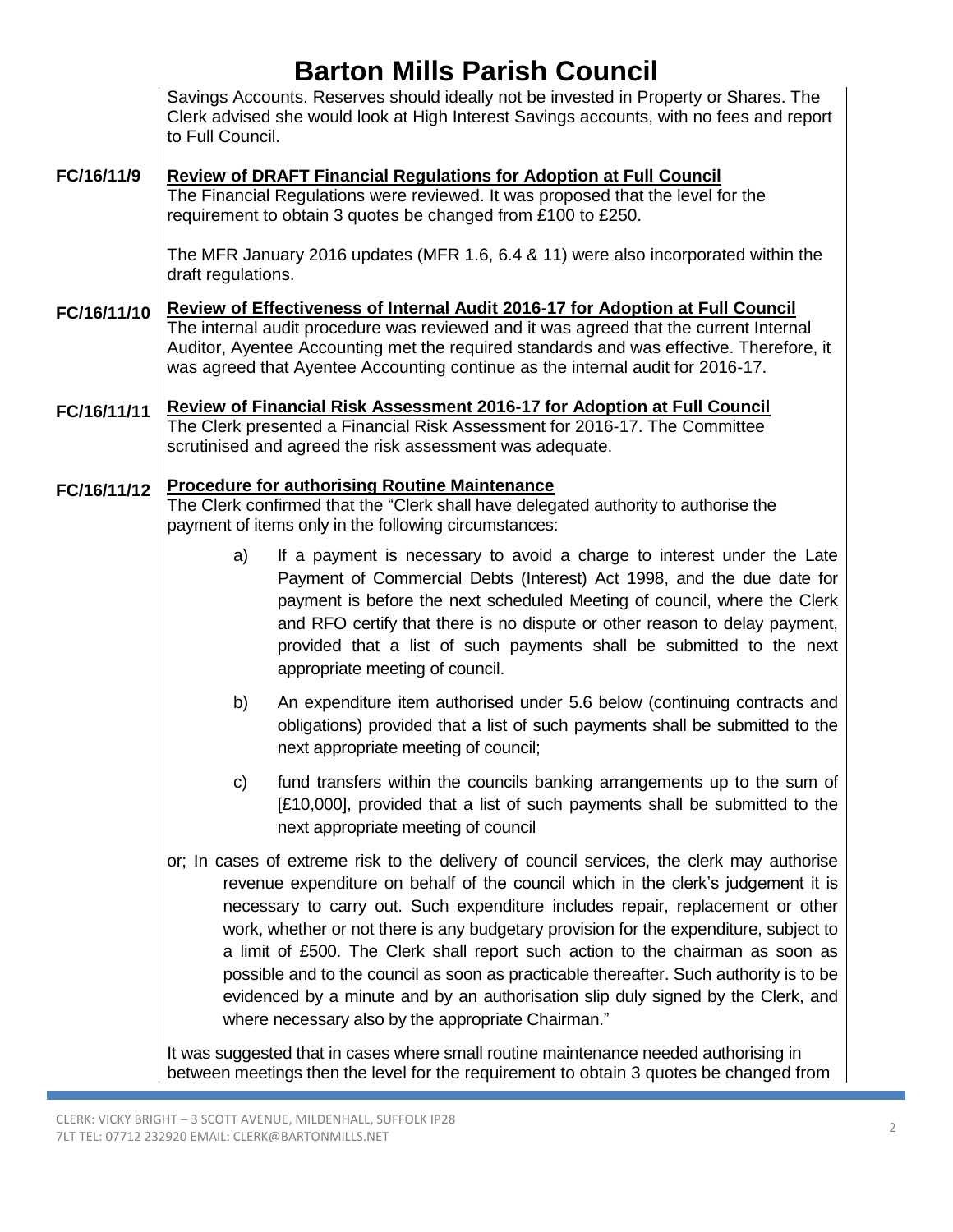## **Barton Mills Parish Council**

£100 to £250 in the Financial Regulations.

There being no further business the meeting closed at 9:35pm.

Signed: *Annette Dawson* Date: 12<sup>th</sup> December 2017

Chairman, Barton Mills Parish Council